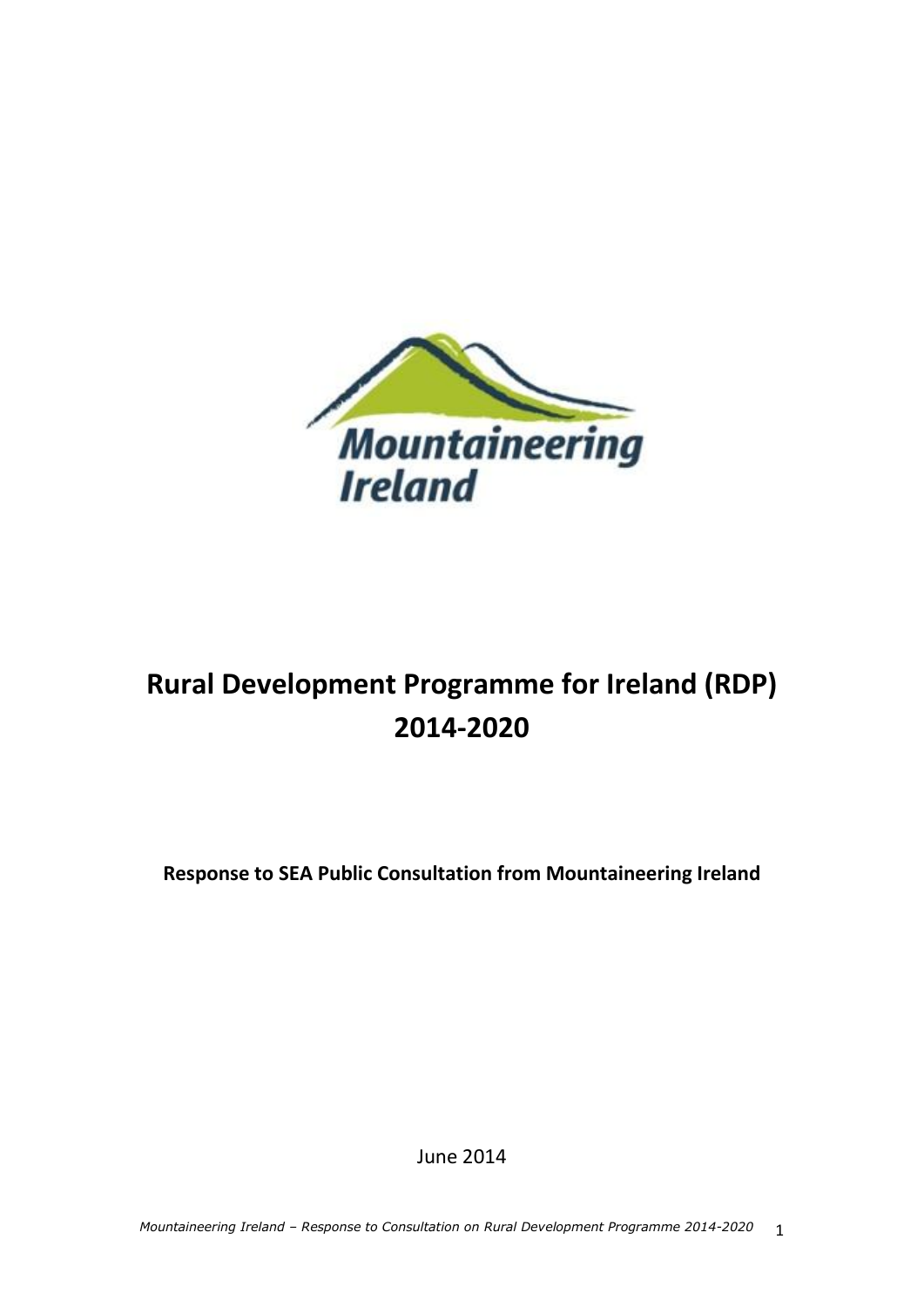#### **1. Context**

Hillwalkers and climbers rely on Ireland's upland areas for their activities. As the national representative body for all aspects of mountaineering, one of Mountaineering Ireland's key priorities is the sustainable management of Ireland's upland areas. Ireland has a very limited stock of upland, and what we have is being altered all the time, through a range of factors including changes in agricultural practice, drainage, afforestation and renewable energy development. Demographic factors and the economic situation in hillfarming also pose threats to maintaining the integrity of Ireland's upland environment.

It is worth reflecting on the fact that, due to the high level of public goods delivered, society has more to gain from the positive management of the uplands than hillfarmers. Design of the Rural Development Programme 2014-2010 represents a critical opportunity to direct public funding in a way that secures a more positive future for Ireland's upland environment for the benefit of society as a whole.

As many of the issues raised in our February 2014 submission (Appendix 1) have yet to be addressed, we have re-submitted these (see Appendix 1) along with some brief comments below.

#### **2. Specific comments**

While Mountaineering Ireland's core focus is on the Uplands of Ireland, we broadly support the *Response to the draft SEA material by the European Forum on Nature Conservation and Pastoralism and Sligo IT* (Moran, J. and Jones, G. et al., 2014), which, similar to our own submission, highlights the need for a targeted and collaborative approach in order to achieve improvements in habitat quality, maintain biodiversity and sustain economic and social sustainability.

The EFNCP and Sligo IT submission proposes mechanisms that could well provide a workable solution to the difficult challenge of achieving collective management of commonage lands. The point above about the benefit to society being greater than the benefit to individual farmers is particularly pertinent with regard to commonage. Skilled facilitation and financial incentives are essential, otherwise hillfarmers will disengage from commonage and Ireland will be faced with the consequences of further land abandonment, much of it in Natura 2000 areas.

Mountaineering Ireland notes the provisions within the draft material for a top-up payment to island farmers through the ANC scheme. Farmers in upland areas face many of the same challenges, including remoteness from services, poor land quality, limited return from farming activity and the importance of their land for tourism and recreation.

Mountaineering Ireland calls on the Department of Agriculture, Food and Marine across the design of the Rural Development Programme 2014-2020, to focus attention towards upland areas, and supporting the delivery of public goods and environmental benefits.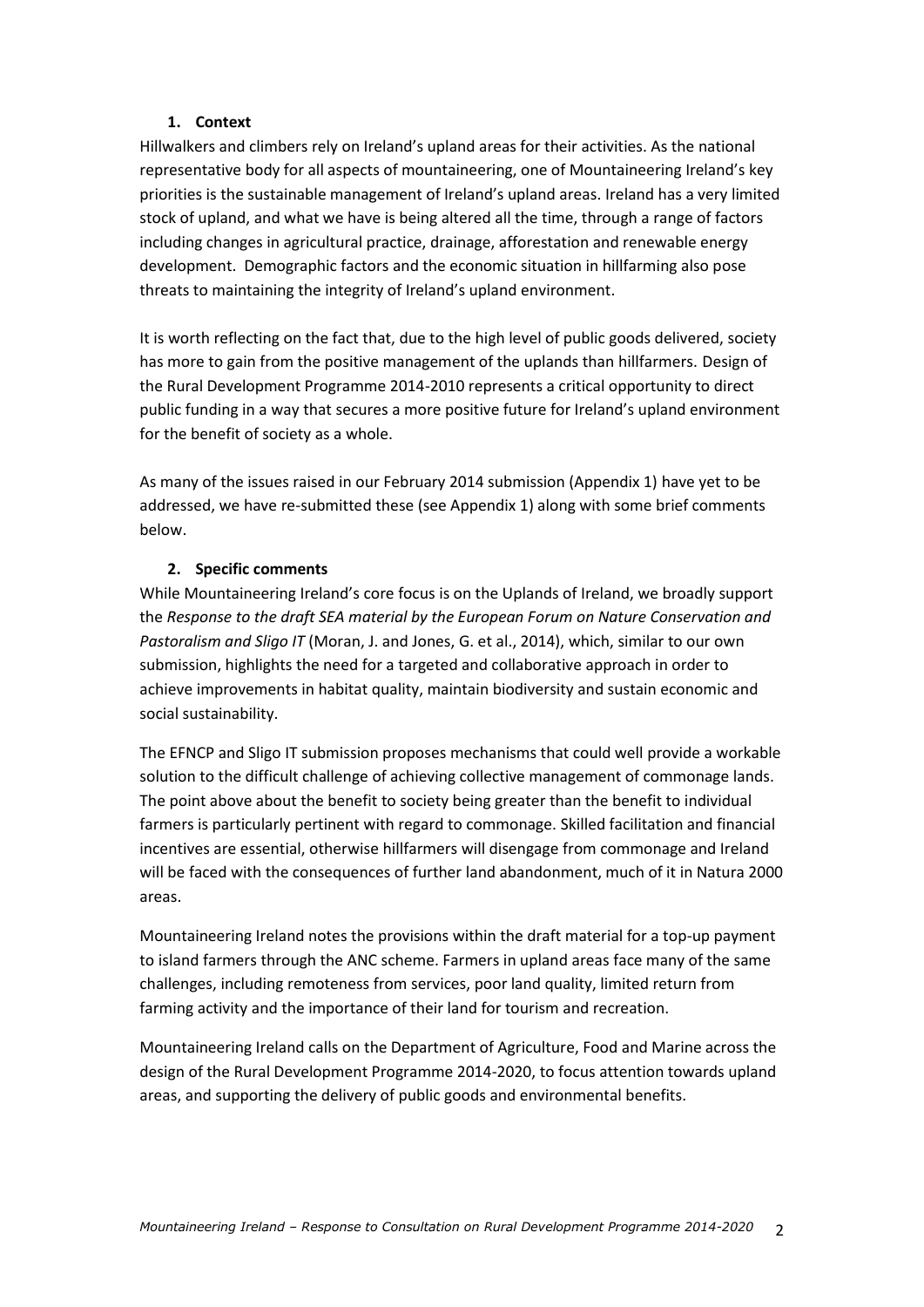# **Appendix 1**

# **Mountaineering Ireland's submission in response to Stakeholder Consultation (February 2014)**

## **1. Introduction**

Mountaineering Ireland\* welcomes the opportunity to provide feedback on the Department's Consultation Paper (January 2014) regarding the measures to be included in Ireland's Rural Development Programme for the period 2014 to 2020. In particular we welcome the scope through GLAS+ to address the challenges in securing the sustainable management of the important natural resources in Ireland's upland areas.

As the national representative body for walkers and climbers, Mountaineering Ireland has a keen interest in the conservation and sustainable management of Ireland's upland areas. During 2012 and 2013 Mountaineering Ireland was instrumental in bringing together a range of stakeholders, including farming organisations, environmental organisations and government bodies involved in agriculture and nature conservation, to examine the opportunities to support the sustainable management of upland areas under the next Rural Development Programme (RDP). Arising from this a National Uplands Working Group was formed to develop proposals for a suite of measures that could be incorporated into the next RDP. This submission from Mountaineering Ireland complements the submissions made by the National Uplands Working Group.

# **2. The importance of Ireland's uplands and key issues**

The Irish uplands have very special significance for society. Ireland's upland areas are a major element in our landscape, providing defining geographic features, some of our most beautiful scenery and our largest areas of relatively wild land. As well being a distinct landscape type, these high quality, living, lived-in farmed environments are a rich tapestry of heritage and biodiversity. The Irish uplands incorporate two thirds of the country's seminatural vegetation and also encompass a substantial proportion of designated Natura 2000 sites. Our upland landscape is the product of a system of low intensity agriculture; in addition to farming, the upland environment delivers a host of ecosystem services including biodiversity, carbon storage, water quality and flood mitigation. Upland areas attract people for passive and active recreation and for education purposes, thus making a hugely valuable contribution to community well-being.

For many people the appeal and value of the Irish uplands lies in their wild and rugged character. Upland areas also have a vital role within Ireland's rural tourism offering. Research shows that 776,000 overseas visitors engaged in hiking or cross-country walking in 2011 (Fáilte Ireland, October 2012). Hiking has also been shown to be the most popular active leisure pursuit amongst domestic holidaymakers (Fáilte Ireland, December 2012).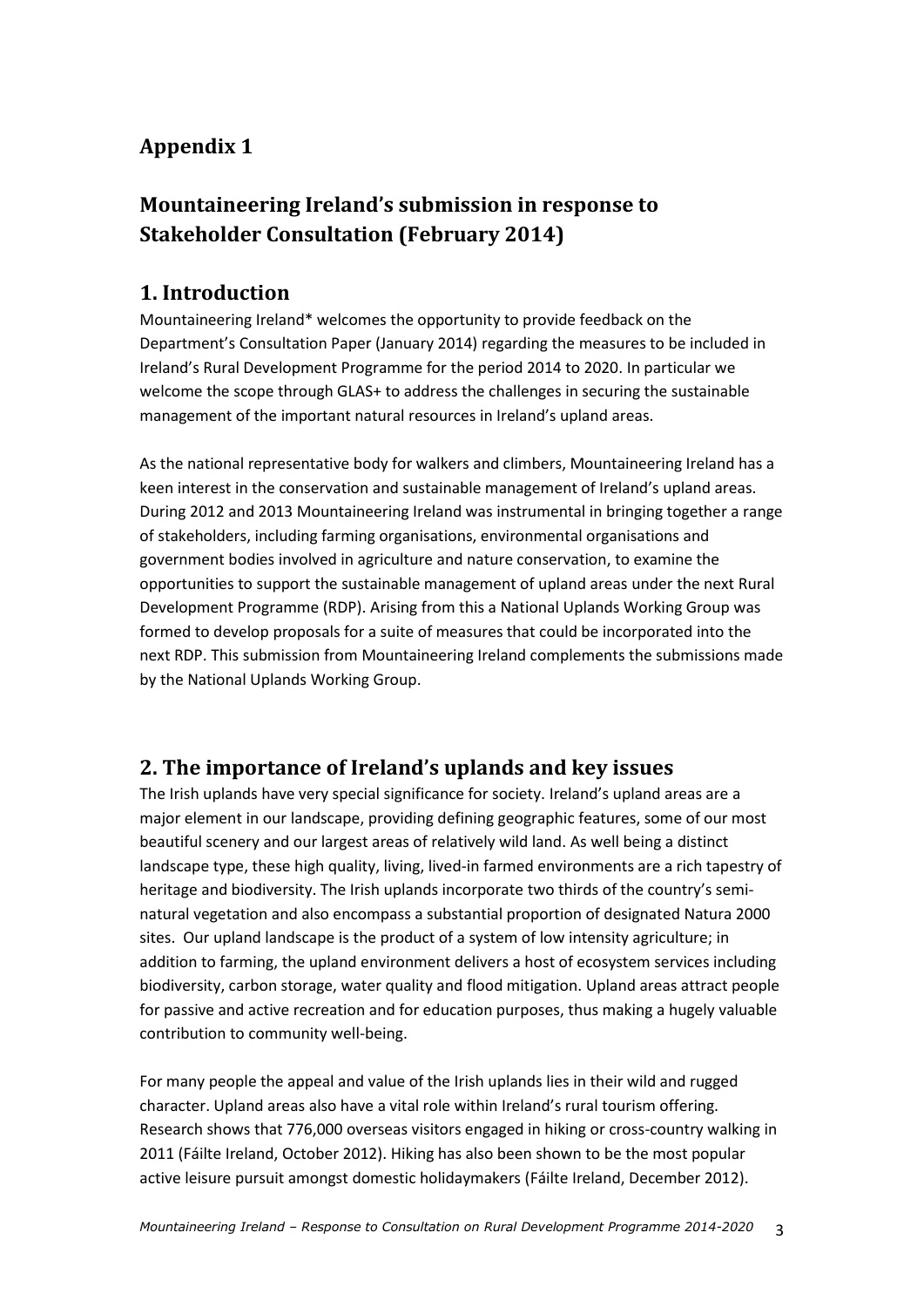The condition of Ireland's upland environment is inextricably linked with the health and wellbeing of our population in other ways too. For example, streams in the uplands account for over 50% of Ireland's entire river network and almost 82% of the water we use is taken from rivers and lakes that are fed by streams from the mountains (Maunsell, 2013). It is notable that a report recently published by the Environmental Protection Agency highlights a decline in Ireland's high status water bodies (Ní Chathain, Moorkens and Irvine, 2012).

The labour intensive nature of farming in upland areas, combined with the low rate of return, are leading to land abandonment, with consequent decline in the quality of our most significant natural resources. The most cost-effective way to ensure a healthy upland environment is by linking farm payments to environmental outputs.

As highlighted in our January 2013 submission, there is an urgent need for a specific suite of measures to address some of the key challenges facing the Irish uplands including:

- land abandonment (with overgrowth of vegetation giving rise to fire risk; also loss of traditional skills);
- low average farm income (which results in an older age profile amongst hillfarmers);
- degradation of peatland (leading to carbon loss and decline in water quality) and
- pressure from increasing recreation activity (e.g. congestion on narrow roads, damage to fences and disturbance of livestock).

# **3. Agri-environment climate measures**

## **GLAS**

Mountaineering Ireland would like to see greater targeting of agri-environment payments towards low intensity agricultural systems, such as hill grazing, which deliver the highest environmental quality in terms of water quality, climate change and biodiversity.

Mountaineering Ireland proposes that the following be included in the priority Environmental Actions for Tier 1 of GLAS:

- Priority access for upland conservation should not be restricted to commonage lands as large tracts of the uplands are held in individual ownership. The basis for the inclusion of commonage should be reviewed. Many upland farmers could be excluded from the GLAS scheme due to the difficulty in achieving collective agreement amongst commonage shareholders (minimum 80% required).
- The four additional actions proposed for priority access are focused towards intensively farmed land, Mountaineering Ireland would like to see management options added for semi-natural grassland and heathland, as appropriate grazing and related actions on these lands will deliver a higher environmental dividend.
- A measure to support the maintenance of heritage features (historic monuments both recorded and unrecorded and more recent cultural features. The role of farmers in preserving, protecting and managing heritage features should be acknowledged and supported through the RDP.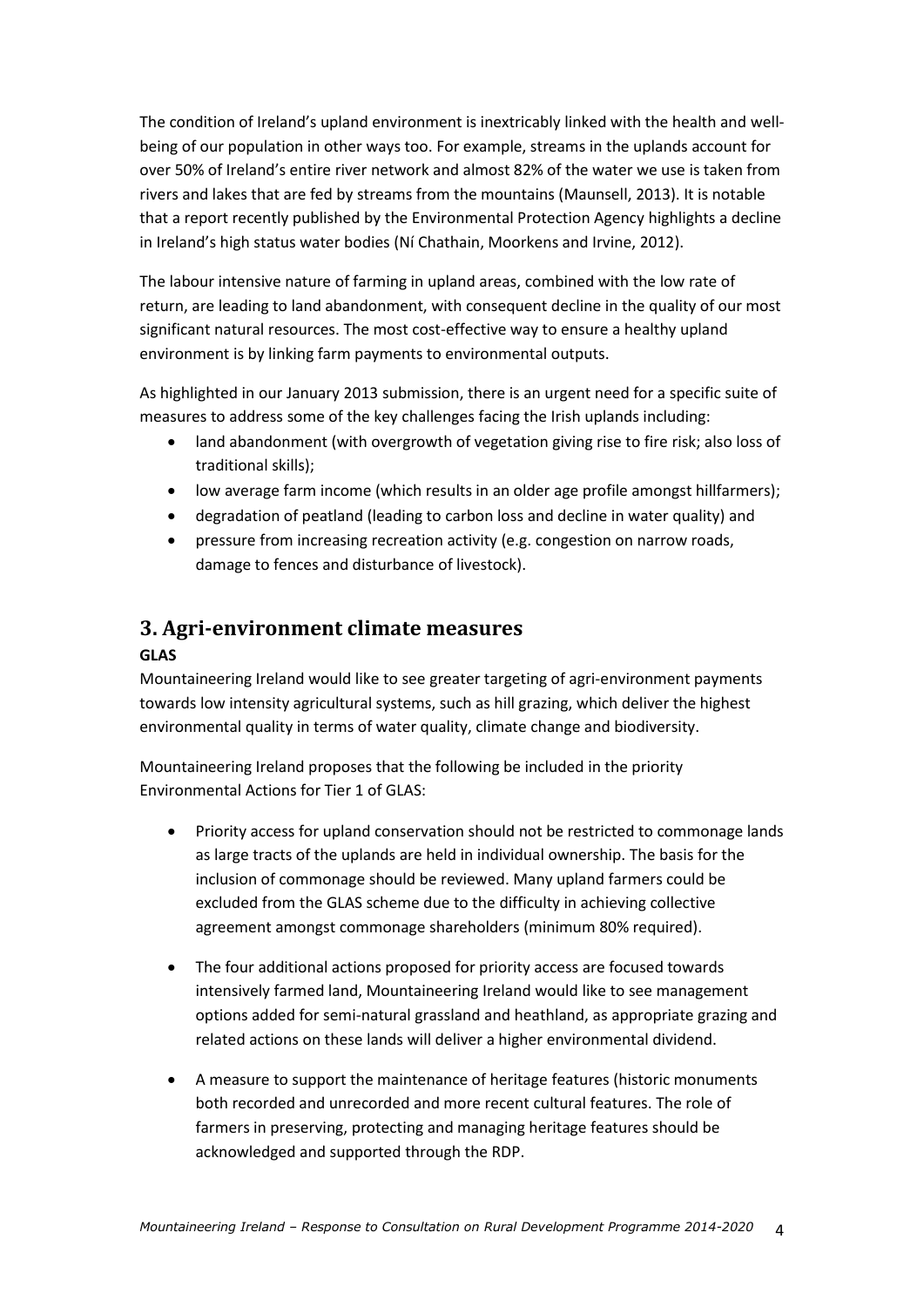The GLAS / GLAS+ scheme should include conditions to protect the environmental integrity of upland areas. For example, the scheme should ensure there is no fencing of previously unfenced mountain land, or the creation of new vehicle tracks in seminatural landscapes. The criteria for eligible land should take account of elements within the upland landscape which may be beneficial to biodiversity, scenic value and recreational enjoyment. Unfortunately much valuable habitat has been lost in recent years due to scrub clearance and heather burning so as to avoid deductions in area-based payments. This would seem to arise from an unwise interpretation of EU rules.

#### **GLAS+**

Mountaineering Ireland welcomes the provision for GLAS+; we believe that with increased funding, this has significant potential to address the challenges facing upland areas and we make the following observations and recommendations:

- As GLAS+ is directed towards farmers who take on particularly challenging actions which deliver an exceptional level of environmental benefit, this measure would initially appear to be suitable for hillfarmers and others farming high nature value land. However an additional payment of up to  $\epsilon$ 2,000 is unlikely to be attractive to farmers in challenging situations as it does not reflect the work involved. As a result, the payment could go to farm situations where there is less constraint, thus failing to deliver the desired environmental benefit.
- It is Mountaineering Ireland's strong recommendation that GLAS+ is used to drive an improvement in the management of priority habitats, by providing for a substantial increase in the maximum €2,000 payment, with the amount payable to each farmer based on environmental outputs delivered. The report published by the Heritage Council in December 2013 on an outcome-based agri-environment programme (McGurn and Moran) provides an outline for how such outputs could be scored. A progressive scheme such as this would help to address the European Commission's request for better targeting of agri-environment payments.
- Examples of actions which could be funded under GLAS+ include: shepherding to manage grazing for best ecological output; removal of bracken and rhododendron; restoration of degraded Peatland; and regeneration of heather through flailing or controlled burning. All of these actions are labour intensive, particularly on remote or exposed land, however all would be valuable in delivering on Priority 4 'restoring, preserving and enhancing ecosystems dependent on agriculture'. There is excellent coherence with the cross-cutting themes of climate change and environment and considerable scope for innovation.
- A higher payment under GLAS+, as proposed above, could also be used to incentivise younger farmers to take over the active management of hillfarms. Due to the labour involved and the lower market return, hillfarming is currently failing to attract young farmers. Consequent land abandonment presents a serious threat to the quality of the upland environment.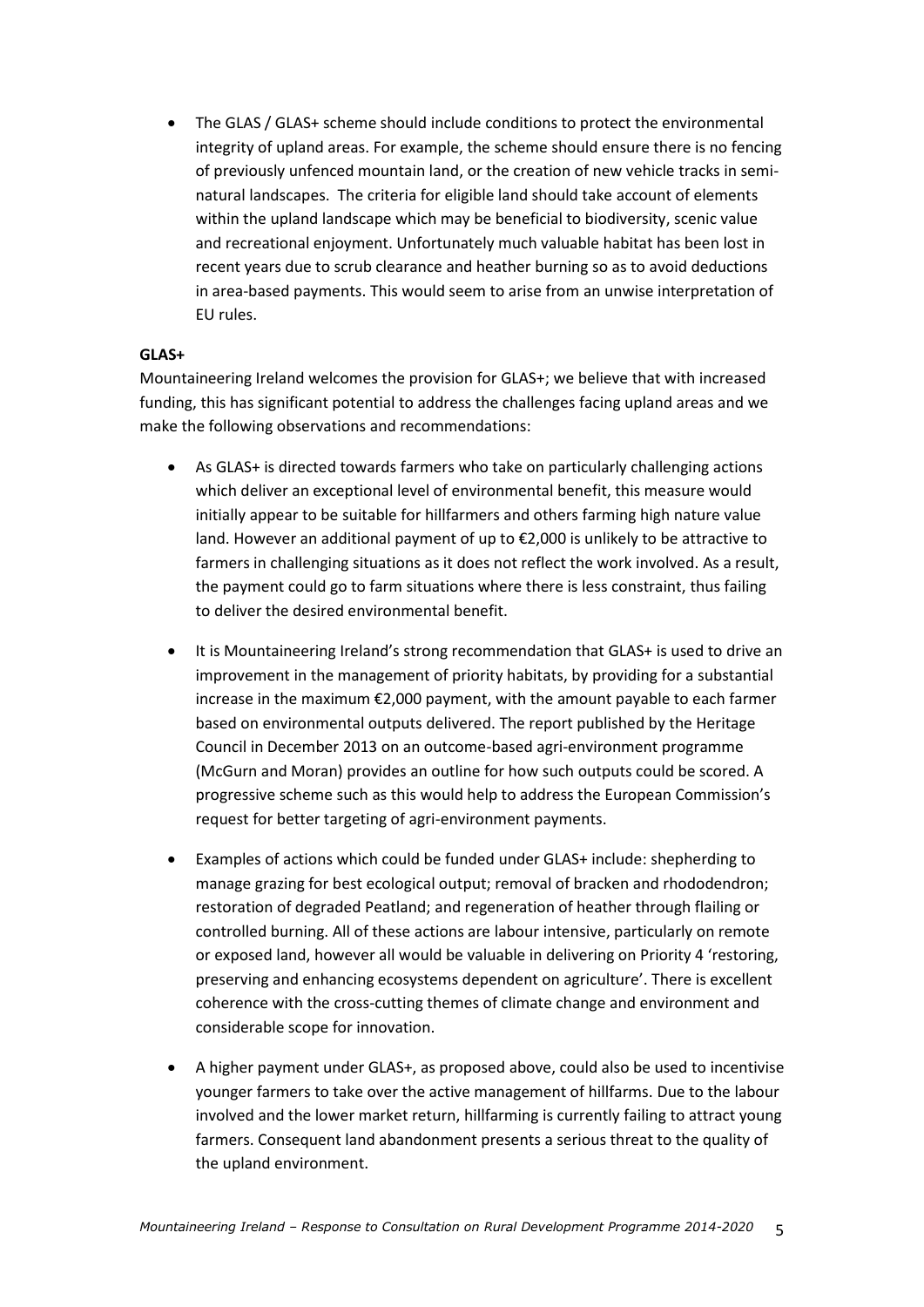#### **Targeted output-based local agri-environmental projects**

While Mountaineering Ireland welcomes the Department's inclusion of a targeted outputbased agri-environmental approach within the agri-environment climate measures, we believe this should be applied on a national basis through GLAS+. We offer the following comments regarding the options in the Consultation Paper:

- The BurrenLIFE project and the Burren Farming for Conservation Programme have proven the value of an outputs-based approach in achieving farmer commitment to delivering sustainable agricultural management of high nature value farmland. The success of this model is evidenced in the demand to extend this scheme, and requests for similar schemes in other areas. The scheme has also proven to be costeffective.
- The funding of €5m indicated for output-based agri-environment projects could fund the extension of the Burren programme, but it is far too little to achieve anything worthwhile in terms of applying this model across a wider area. As indicated above, it is our view that GLAS+ offers the scope to introduce a national outputs-based agrienvironmental scheme, sitting as a higher tier above GLAS.
- The Burren project has demonstrated the merit in establishing local projects to focus on the particular challenges facing different geographical areas. Mountaineering Ireland recommends an increased funding allocation to accommodate both the extension of the Burren Farming for Conservation Project and the funding of a series of research and innovation projects to provide a knowledge-base to inform the design of the RDP post-2020. These projects should operate as local pilot agrienvironment schemes with a focus on identifying best practice in the sustainable management of high nature value farmland.

# **4. Areas of natural constraint**

Funding for areas of natural constraint (formerly known as less favoured areas) is essential to ensuring continuity in farming, particularly on more marginal lands such as uplands. Mountaineering Ireland appreciates that a re-designation of areas of natural constraint is required during the period of the next RDP.

Mountaineering Ireland supports greater targeting of this payment towards landowners who are subject to more severe constraints. The current payment structure makes relatively little distinction between mountain areas and lowland which may have a significantly greater stock-carrying capacity. The constraints in upland areas include: remoteness; nature conservation designations; planning restrictions; shorter growing season; and higher rainfall combined with soft, peaty soils which limit agricultural production and the use of machinery.

## **5. Knowledge transfer measures**

### **Knowledge transfer groups**

Mountaineering Ireland welcomes the inclusion of a competitive fund for knowledge transfer groups as we believe this has the potential to make a positive contribution to the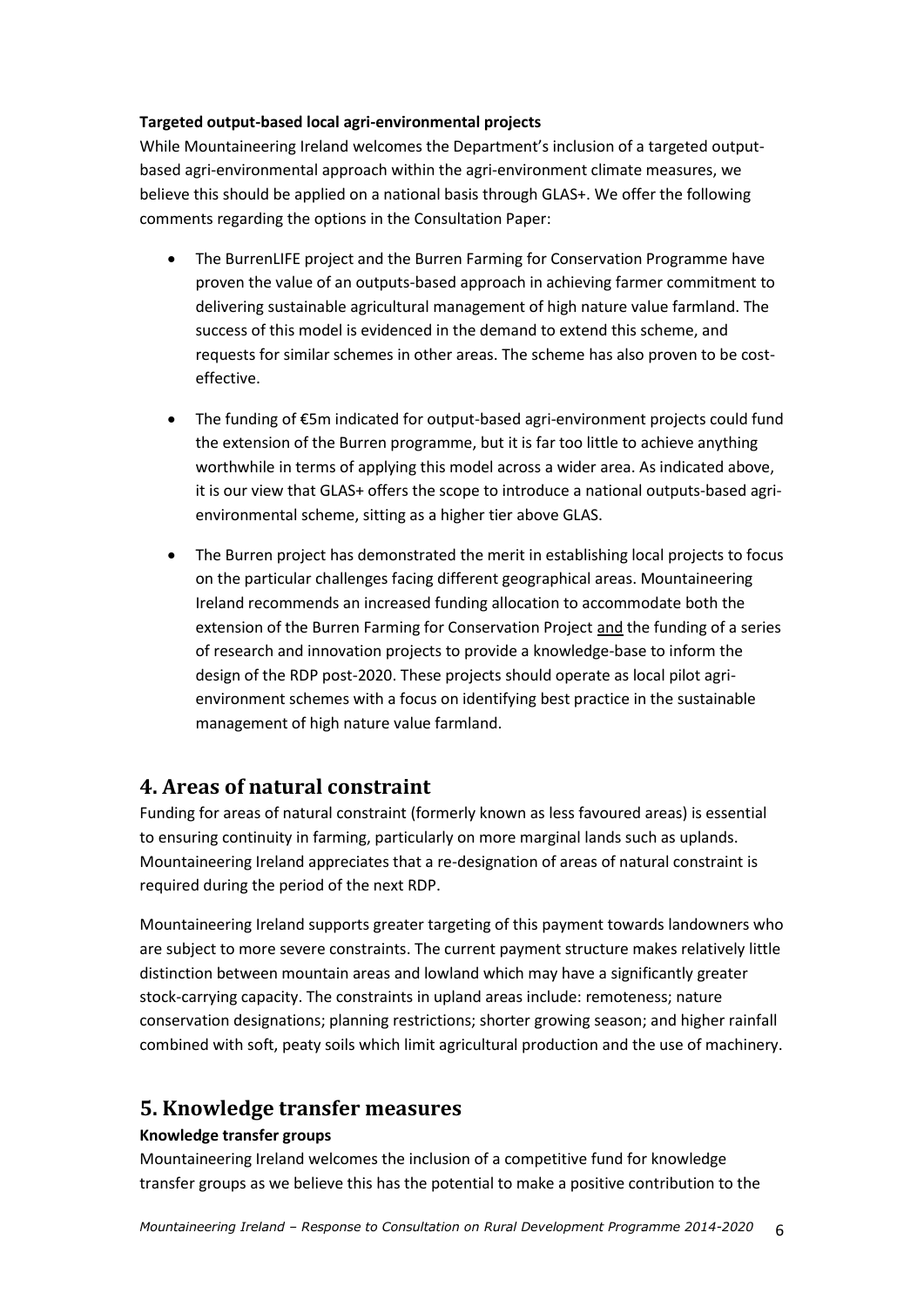sustainable management of upland areas. We would like to see upland areas included within Priority Bundle 1, perhaps linked with water quality and biodiversity as there is a direct relationship between the management of upland areas and water quality. There could also be scope through knowledge transfer groups to:

- a) enable knowledge transfer between different upland farming regions;
- b) encourage younger farmers to take up hillfarming;
- c) build understanding of the various public goods delivered through hillfarming.

#### **Continued professional development**

Given the focus within the RDP on agri-environment and climate measures, the up-skilling of agricultural advisors is welcome, but there should also be provision for qualified environmental scientists and other relevant disciplines to be included on the list of approved advisors.

The development of a face-to-face relationship between the upland farmer and their farm advisor, and the quality of advisory support, will be pivotal to the success of a targeted uplands agri-environmental scheme. Upland farmers bring their unique experience of managing the uplands and hence this experience should inform their farm plans. The approach of the farm advisor must combine a sound knowledge of upland habitats, with an understanding and appreciation of the individual circumstance of upland farmers, and must be participatory in nature and delivery.

## **6. Support for collaborative and quality focused measures**

This measure has the potential to contribute to other priority areas, particularly Priority 4 'restoring, preserving and enhancing ecosystems dependent on agriculture' if it was used to support pilot projects to achieve collective management of commonage.

The challenges in achieving collective management should not be under-estimated. On very many commonages there is a history of tension between shareholders; there are also difficulties associated with a high proportion of inactive shareholders on some commonages. Julia Aglionby's presentation at the Teagasc National Agri-Environment Conference November 2013 showed that difficulties between commonage shareholders are not unique to Ireland. The presentation also highlighted that with the support of a skilled facilitator agreements can be achieved (Aglionby). Mountaineering Ireland would like to see support within this measure for the negotiation of collective agreements for the management of commonage areas.

## **7. LEADER measures**

#### **Rural tourism, recreation, heritage and culture**

There is scope to increase the social, environmental and economic benefits that flow from rural tourism and recreation, however investment in this area should be underpinned by a commitment to respect and protect the key attraction; Ireland's natural environment.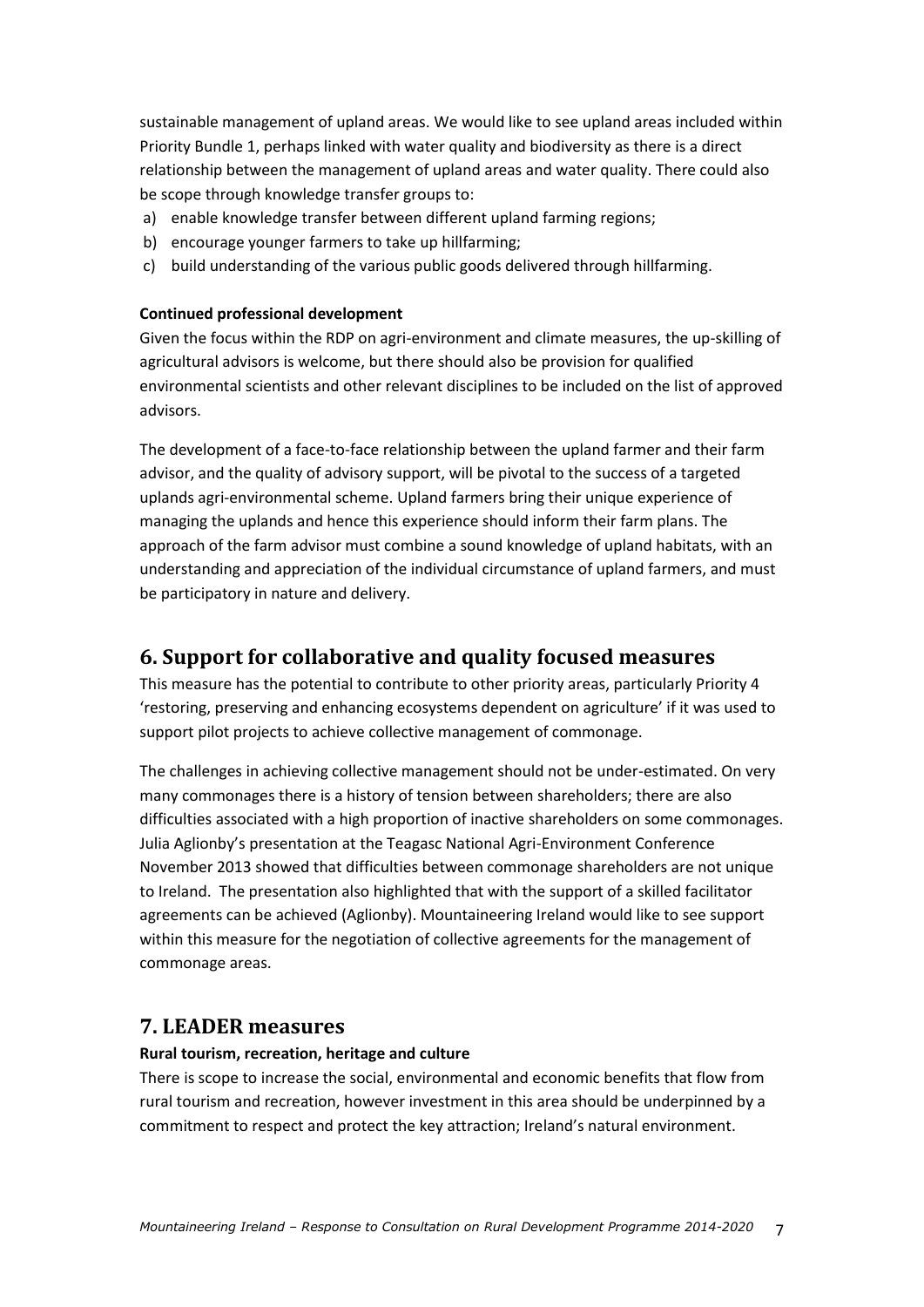Ireland has a very limited stock of undeveloped land, and we are already making both large and small changes that cumulatively are using up our wild landscapes at an alarming rate. The LEADER measures should guard against the suburbanisation of wild landscapes through the inappropriate development of facilities to support tourism and recreation (e.g through trail-marking, signage and unnecessary safety features).

In 2012 Mountaineering launched the Helping the Hills initiative to advocate a considered, quality approach to the management of path erosion and to ensure that interventions do not detract from the character of the upland environment. Adherence to the Helping the Hills principles should be a condition of funding for future path repair or trail development projects in upland areas. Se[e www.helpingthehills.ie](http://www.helpingthehills.ie/) for further details.

While recreation and tourism deliver a host of positive benefits for participants and rural areas; there is also the potential for adverse impacts on the natural environment and the host community. Examples of such impacts include obstruction of narrow roadways with parked vehicles, damage to fences, littering, disturbance of livestock by dogs and the introduction of invasive species to lakes and rivers. Investment in tourism and recreation projects should incorporate guidance for responsible recreation, based on the wellestablished Leave No Trace programme. See [www.leavenotraceireland.org.](http://www.leavenotraceireland.org/)

#### **Social inclusion, capacity building, training and animation**

The key to sustainable management of Ireland's upland areas is a convergence of recreational, agricultural, community, statutory, environmental and economic interests. The formation of upland forum / partnership groups to develop and deliver local management plans, would enable a community-led response to the challenges facing upland areas. Mountaineering Ireland would like to see support for upland groups and integrated management plans included in the RDP; this would help to address all priority areas within the RDP, but notably Priority 6 'promoting social inclusion, poverty reduction and economic development' in rural areas'.

# **8. Closing comments**

Ireland's uplands are one of our most important natural assets, which we have a duty to protect, but these areas also have the potential, through sensitive management to deliver considerable benefit in terms of national economic, environmental and social well-being.

With more than two thirds of Ireland's semi-natural vegetation in upland areas, and the continuity of traditional hillfarming practices hanging in the balance, it is vital that the RDP 2014-2020 embraces the central role of low intensity (yet labour intensive) agricultural practices in enhancing environmental quality, and incorporates measures to reward the active management of semi-natural areas.

In this submission we have brought attention to the value and vulnerability of Ireland's upland areas and the potential to support these special areas through the measures outlined in the January 2014 consultation paper. Mountaineering Ireland now seeks the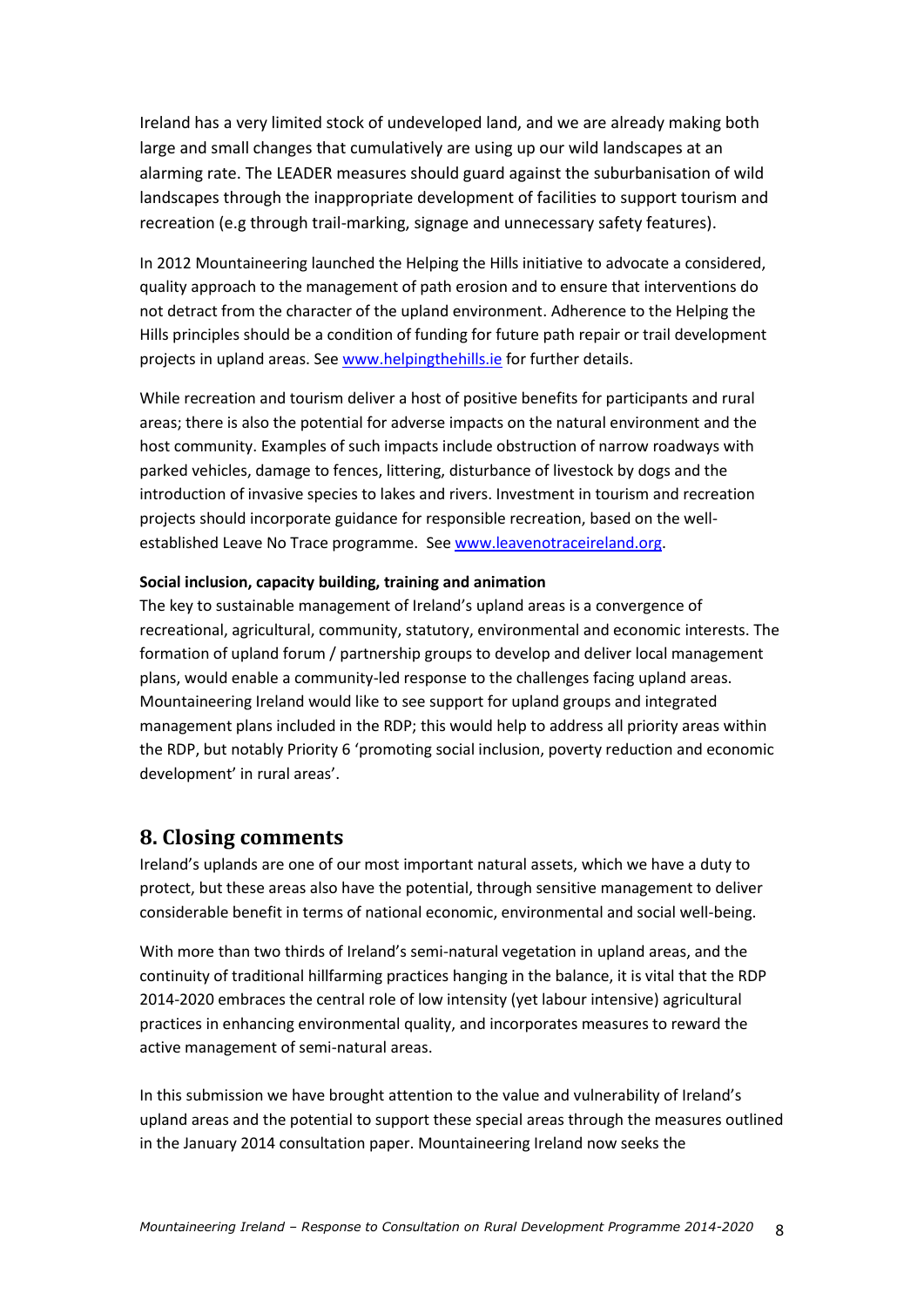Department's commitment to address the challenges facing Ireland's upland areas in the finalisation of the RDP for 2014 to 2020.

## **9. Further information**

Mountaineering Ireland would be happy to elaborate on, or discuss, any of the ideas contained in this submission.

Please contact: Karl Boyle (Chief Executive Officer) Mountaineering Ireland, Irish Sport HQ, National Sports Campus, Blanchardstown, Dublin 15. Telephone: 0 1 6251115 E-mail: [karl@mountaineering.ie](mailto:karl@mountaineering.ie) Website[: www.mountaineering.ie](http://www.mountaineering.ie/)

## **10. References**

Aglionby, J. (2013) *A Common Cause – Collective Agreements for Upland Commons*, presentation at Teagasc National Agri- Seminar, Tullamore, 7<sup>th</sup> November 2013, available online at[: http://www.teagasc.ie/publications/2013/2990/JuliaAglionby.pdf](http://www.teagasc.ie/publications/2013/2990/JuliaAglionby.pdf)

Fáilte Ireland (October 2012) *Activity Product Usage among Overseas Visitors in 2011*, published by Fáilte Ireland, available online:

http://www.failteireland.ie/FailteIreland/media/WebsiteStructure/Documents/3\_Research [Insights/3\\_General\\_SurveysReports/Activities\\_2011\(f\).pdf?ext=.pdf](http://www.failteireland.ie/FailteIreland/media/WebsiteStructure/Documents/3_Research_Insights/3_General_SurveysReports/Activities_2011(f).pdf?ext=.pdf)

Fáilte Ireland (December 2012) *Domestic Tourism 2011 - An overview of Irish residents' travel within the Republic of Ireland in 2011*, published by Fáilte Ireland, available online: [http://www.failteireland.ie/FailteIreland/media/WebsiteStructure/Documents/3\\_Research\\_](http://www.failteireland.ie/FailteIreland/media/WebsiteStructure/Documents/3_Research_Insights/3_General_SurveysReports/Domestic_Tourism__2011.pdf?ext=.pdf) [Insights/3\\_General\\_SurveysReports/Domestic\\_Tourism\\_\\_2011.pdf?ext=.pdf](http://www.failteireland.ie/FailteIreland/media/WebsiteStructure/Documents/3_Research_Insights/3_General_SurveysReports/Domestic_Tourism__2011.pdf?ext=.pdf)

Maunsell, M. (November 2013) Presentation at Helping the Hills seminar, Dublin, 14 November 2013, available online at:

<http://www.helpingthehills.ie/Docs/upload/M.Maunsell-HelpingTheHillsNov2013.pdf>

McGurn, P. and Moran, J. (December 2013). *A National Outcome-based Agri-environment Programme Under Ireland's Rural Development Programme 2014-2020*. Report produced for the Heritage Council. November 2013.

[http://www.heritagecouncil.ie/fileadmin/user\\_upload/Press\\_Releases/Press\\_Releases\\_2013](http://www.heritagecouncil.ie/fileadmin/user_upload/Press_Releases/Press_Releases_2013/AGRI_ENVIRONMENT_SCHEME_RDP_2014-2020_final12Dec.pdf) [/AGRI\\_ENVIRONMENT\\_SCHEME\\_RDP\\_2014-2020\\_final12Dec.pdf](http://www.heritagecouncil.ie/fileadmin/user_upload/Press_Releases/Press_Releases_2013/AGRI_ENVIRONMENT_SCHEME_RDP_2014-2020_final12Dec.pdf)

Ní Chathain, B., Moorkens, E. and Irvine, K. (2012) *Management Strategies for the Protection of High Status Water Bodies – STRIVE Report Series No. 99*, published by the Environmental Protection Agency, Wexford, available online at:

[http://www.epa.ie/pubs/reports/research/water/STRIVE\\_99\\_web.pdf](http://www.epa.ie/pubs/reports/research/water/STRIVE_99_web.pdf)